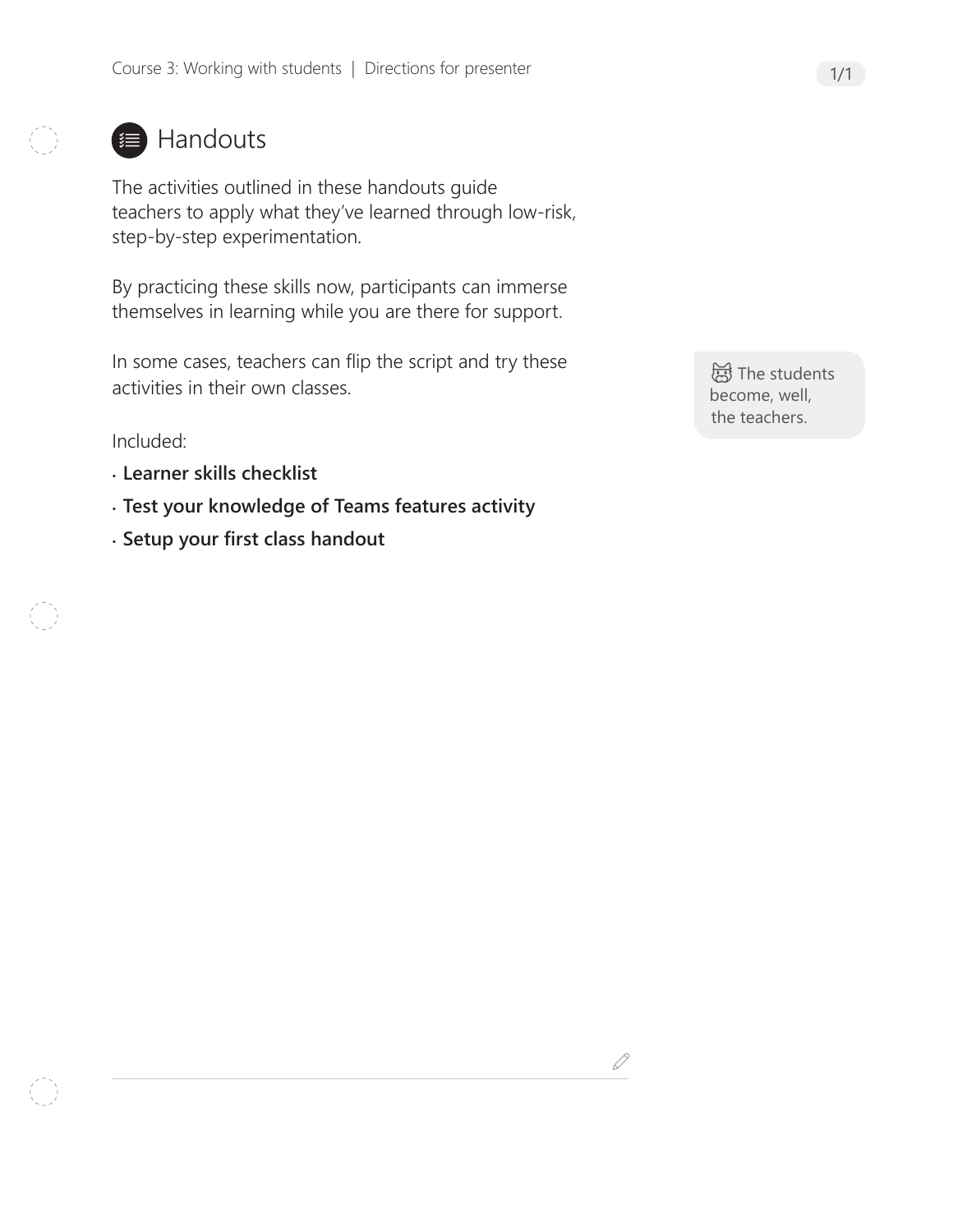

## Learner skills checklist: 1-2 hour training

As you progress through this Teams training, check off each skill as you learn it:

#### **Create and name a class team, and:**

- $\Box$  Add three students
- $\Box$  Start a channel
- $\square$  @mention students in the channel
- $\Box$  Upload a file to the channel
- $\Box$  Know how to mute a student
- $\Box$  Know how to delete a comment
- $\Box$  Know how to chat privately with a student
- $\Box$  Add an app (YouTube, Quizlet, and Flipgrid) to a channel

**总** Creative doodles and brilliant notes encouraged in the margins!

 $\mathscr{Q}$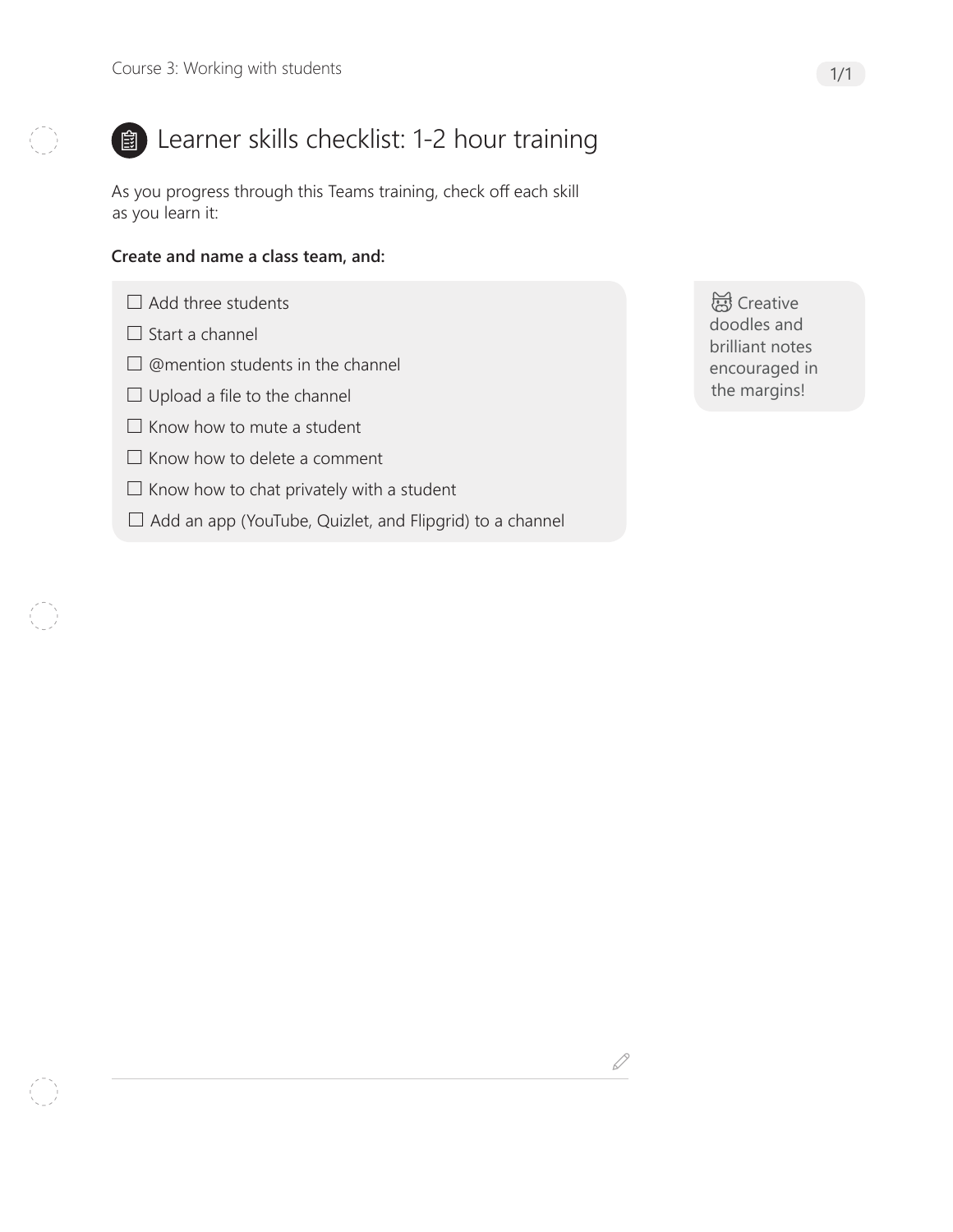

## **E** Test your knowledge of Teams features

Fill in the blanks below to test your Teams knowledge.



 $\mathcal{S}% _{M_{1},M_{2}}^{\prime}(\theta)$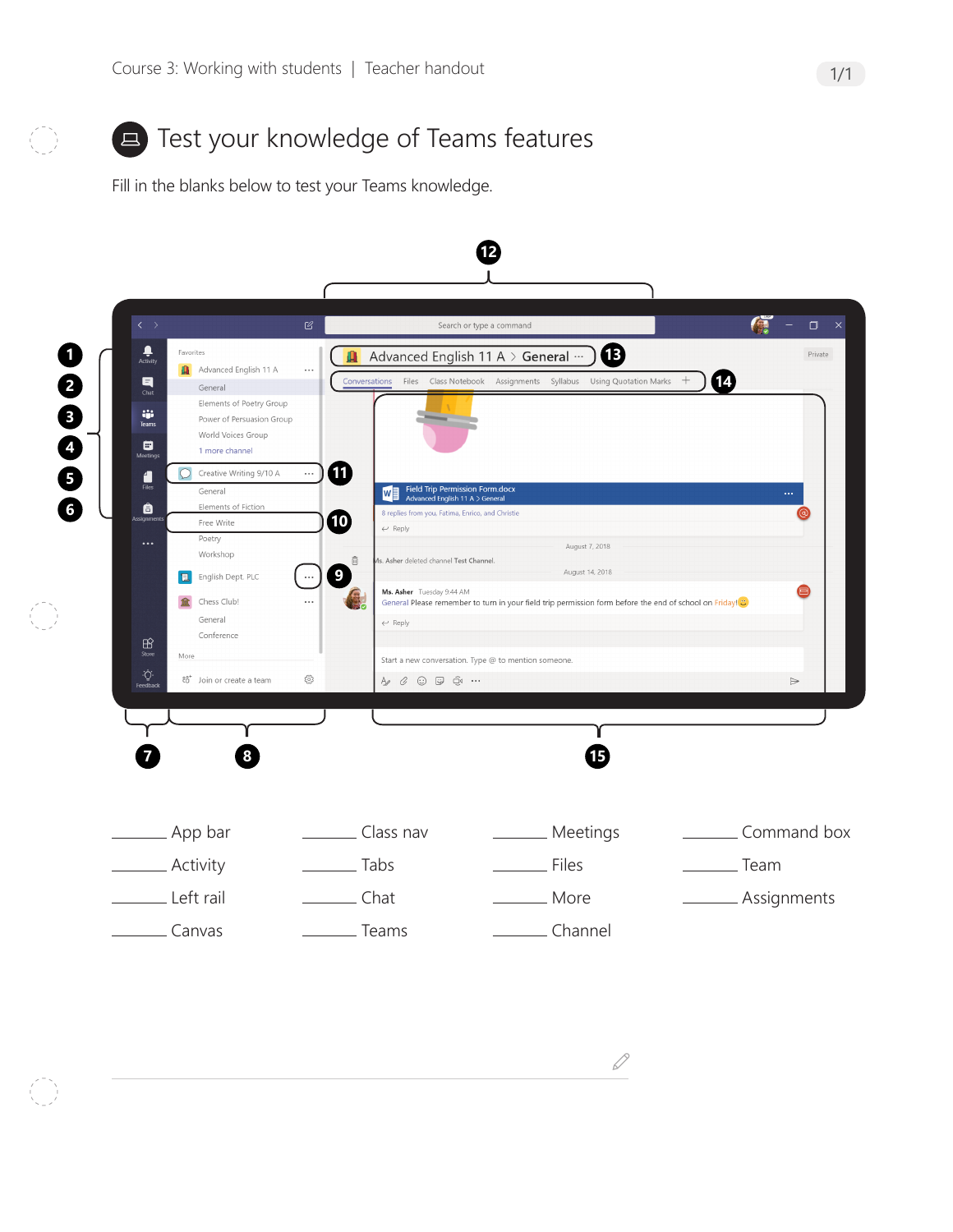

# **E** Test your knowledge of Teams features

Find the answers below.



 $\mathscr{Q}$